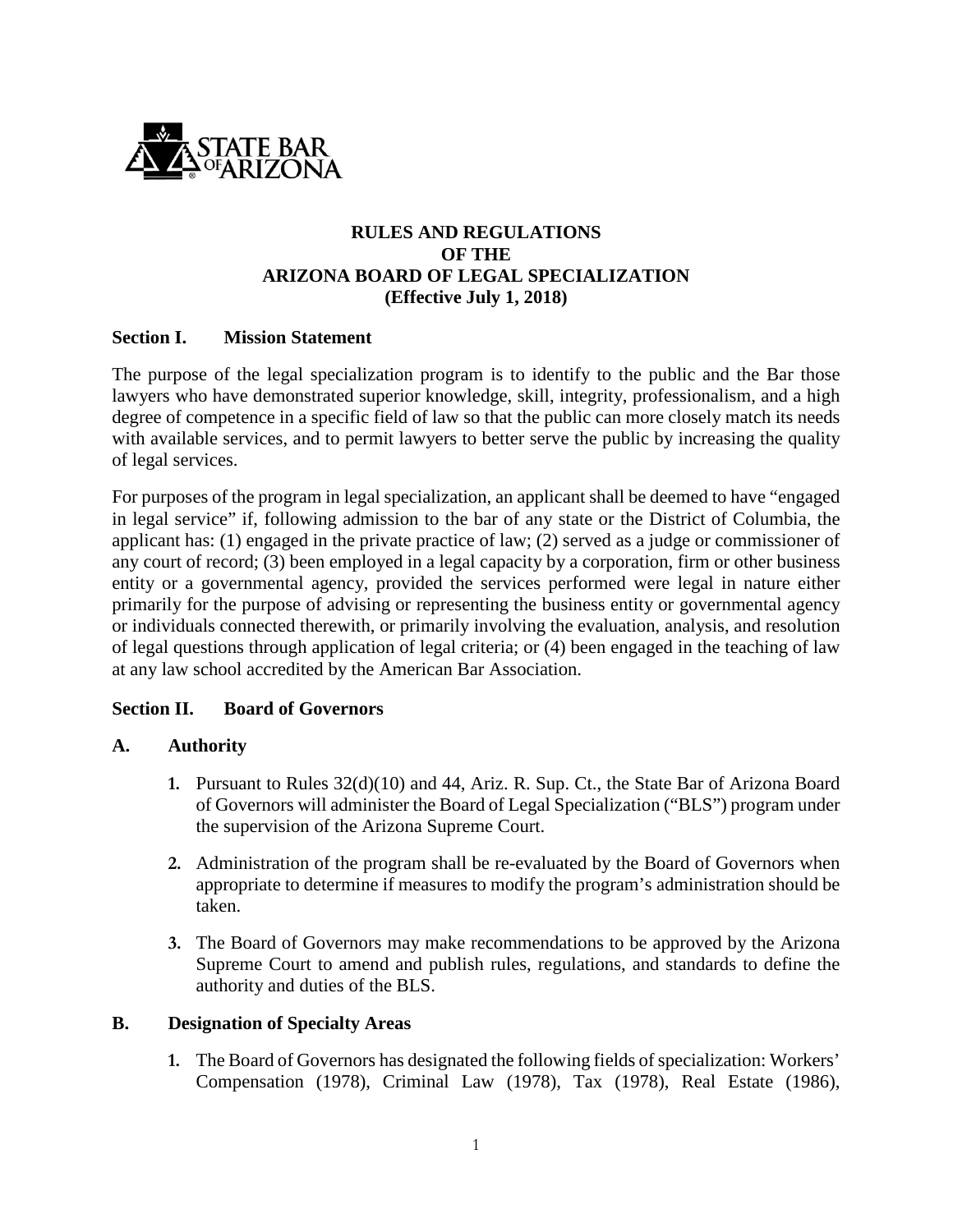Bankruptcy (1986), Injury and Wrongful Death Litigation (1989), Domestic Relations (1990) (renamed Family Law in 1997), and Estate and Trust (1995).

**2.** The number of fields included in the program and the jurisdiction of the BLS may be enlarged, altered, or terminated from time to time by the Board of Governors with the approval of the Arizona Supreme Court.

## **Section III. Board of Legal Specialization**

### **A. Authority**

Created by and subject to the continuing jurisdiction and authority of the Arizona Supreme Court, the BLS shall have general jurisdiction of all matters pertaining to specialization in the practice of law.

### **B. Membership**

- **1. Composition.** The BLS will consist of thirteen members, as follows: eight practicing attorneys, four of whom are not specialists and four of whom are certified specialists; one representative from an ABA-accredited law school in Arizona; and four members of the public. Members of the BLS will be nominated by the Board of Governors and appointed by the Arizona Supreme Court. BLS members will serve four-year terms, with a limit of two terms.
- **2. Public Members.** Public members are non-lawyers who shall be nominated through the Board of Governors' Appointments Committee and appointed by the Arizona Supreme Court. There will be no residence restriction, other than being a resident of the State of Arizona.
- **3. Officers.** The Board of Governors shall nominate a Chair from among the BLS members and the chair shall be appointed by the Arizona Supreme Court to serve a two-year term. The BLS chair will be a voting member of the board. The Chair may be appointed to a second term. The BLS may appoint a Vice Chair from its membership.

## **4. Ex-officio Members.**

- **a. Immediate Past Chair.** The Immediate Past Chair of the BLS will be an exofficio non-voting member of the BLS.
- **b. Advisory Commission Members.** All members of each Advisory Commission shall be ex-officio members of the BLS and shall be entitled and encouraged to attend BLS meetings and to participate in discussions, but shall not be entitled to vote or to be counted in determining the existence of a quorum.
- **5. Removal of Members; Attendance at Meetings.** Upon good cause shown, the BLS may recommend to the Arizona Supreme Court that a BLS member be removed from office. Upon good cause shown, the BLS may recommend to the President of the Board of Governors that a Commission member be removed from office. Absence from three meetings in any 12-month period shall constitute good cause.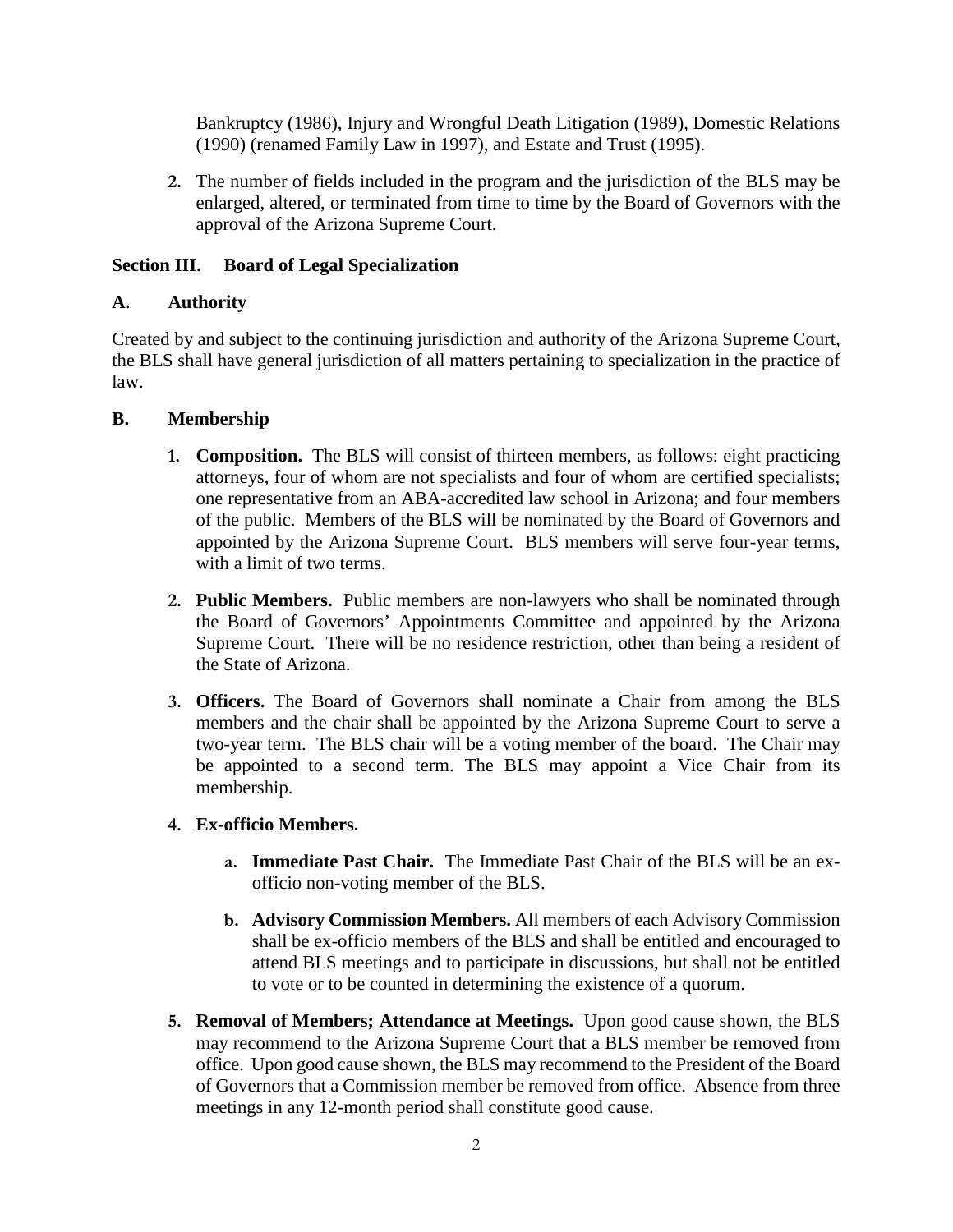### **C. Powers and Duties**

The BLS shall have the authority and duty:

- **1.** To administer the program for the certification of specialization in the law.
- **2.** To advise the Board of Governors and the Arizona Supreme Court concerning specialty fields and the appointment of Advisory Commissions.
- **3.** To make and publish reasonable and non-discriminatory standards concerning education, experience, and other relevant matters for the certification of lawyers as specialists, which may from time to time be amended or altered.
- **4.** To approve or deny applicants for certification.
- **5.** To provide procedures for the investigation of the qualifications of applicants.
- **6.** To issue appropriate certificates to certified legal specialists.
- **7.** To cooperate with other agencies of the State Bar in establishing and enforcing standards of professional conduct for specialized lawyers.
- **8.** To encourage law schools, the State Bar Continuing Legal Education Working Group, local bar associations, and other CLE providers to develop and maintain programs of legal education and continuing legal education consistent with the Standards established by the BLS.
- **9.** To report as required, but at least annually, to the Board of Governors and the Arizona Supreme Court.

#### **D. Limitations on Power**

The power of the BLS shall be limited in the following ways:

- **1.** No rule, regulation, or standard shall be approved which shall in any way limit the right of a certificate holder to practice in all fields of law. Any lawyer, alone or in association with another lawyer, shall have the right to practice in all fields of law, even though they are certified in a particular field of law.
- **2.** No lawyer shall be required to obtain a specialty certificate before they can practice law in any specialty field. Any lawyer, alone or in association with any other lawyer, shall have the right to practice in any field of law, even though they are not certified as a specialist in that field.
- **3.** All requirements for and all benefits to be derived from certification as a specialist are individual and may not be fulfilled by nor attributed to the law firm of which the specialist may be a member.
- **4.** Participation in the program shall be on a completely voluntary basis.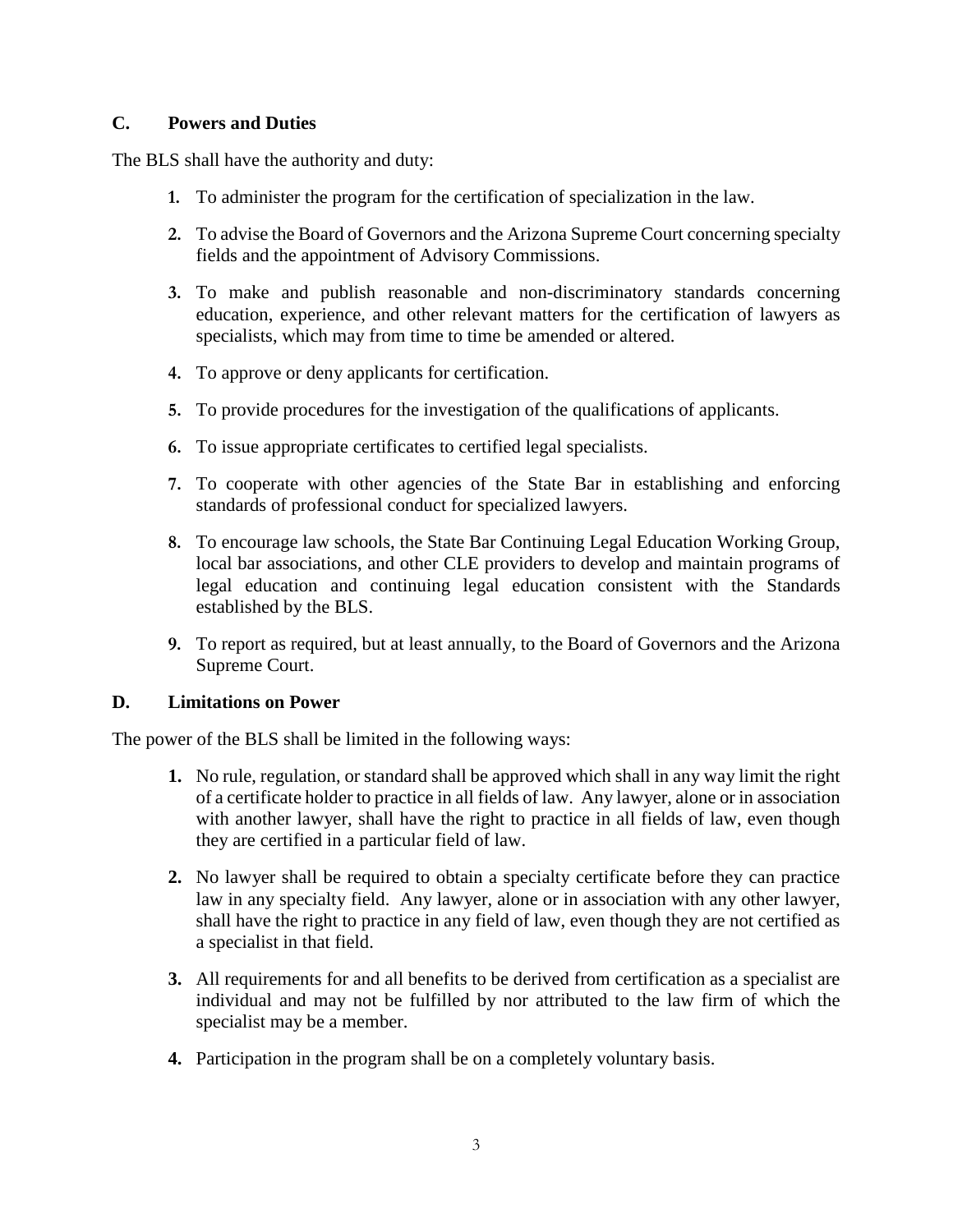- **5.** The limit on the number of specialties in which a lawyer may be certified shall be determined by such practical limits as are imposed by the requirement of substantial involvement and such other standards as may be established by the BLS as a prerequisite to certification.
- **6.** No rules, regulations, or standards shall be adopted in contravention of the Rules of Professional Conduct.

# **E. Meeting Requirements**

- **1. Public Meetings.** Meetings of the BLS are open to the public and shall be held in a manner consistent with the State Bar of Arizona Public Meetings Policy. Meetings of the Advisory Commissions are closed to the public.
- **2. Time and Location.** Meetings of the BLS and Advisory Commissions may be held at such places in the State of Arizona and at such times as may be fixed by the Chair, Vice Chair, or the presiding member. Notice of the time and place of a meeting shall be given to all members at least 15 days prior thereto, when practicable. Notice of the time and place of BLS meetings will be provided to the public in accordance with the State Bar of Arizona Public Meetings Policy.
- **3. Quorum.** Eight of the thirteen members shall constitute a quorum of the BLS for the transaction of business. Six of the ten members shall constitute a quorum of the Advisory Commissions. A majority of the members present, assuming the existence of a quorum, is sufficient for adoption of a motion. If a quorum is not present, the meeting will be adjourned and rescheduled with proper notice being sent to all members.

## **Section IV. Advisory Commissions**

## **A. Authority**

Advisory Commissions to the BLS shall be established for each field of law in which legal specialists are to be certified as those fields may be recommended from time to time by the Board of Governors and approved by the Arizona Supreme Court.

## **B. Powers and Duties**

The Advisory Commissions shall advise and assist the BLS in carrying out its objectives and in the conduct and regulation of the program. The Advisory Commissions will advise the BLS in setting standards for certification and in any other relevant matters. However, the BLS shall have authority to recommend adoption or modifications of the standards for certification in each specialty field for approval by the Supreme Court. The Advisory Commission for each field shall be charged with actively administering the program in its particular field in cooperation with and under the general policy guidance of the BLS.

Members of the Advisory Commissions shall be appointed by the President of the Board of Governors for terms of three years and shall serve until their successors are appointed.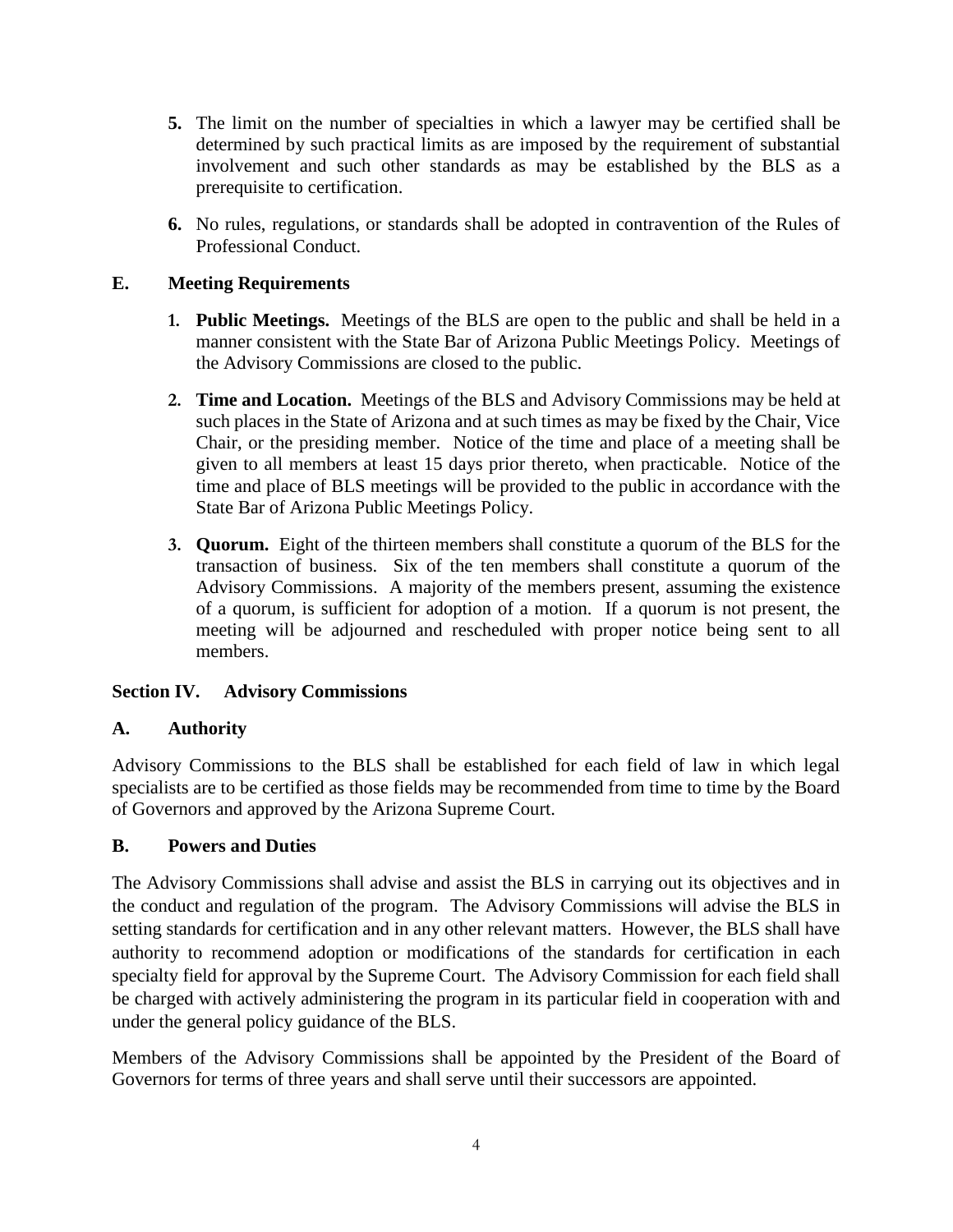Subject to review and approval by BLS, the Advisory Commissions are responsible for establishing the percentage of time criteria used to define substantial involvement within a particular specialty field. The Advisory Commissions shall establish a minimum requirement for substantial involvement within the specialty field which shall be no less than 33.3% and no more than 50% of the full-time practice of law.

The test and its grading criteria for each specialty field shall be formulated at the direction of the Advisory Commission for that field and approved by the BLS.

# **C. Composition**

A qualified person shall be eligible for appointment to the Advisory Commission if they are an active practicing member in good standing of the State Bar of Arizona, or if the person is teaching law on a full-time basis at an ABA-accredited law school in the State of Arizona and is teaching in the field of the applicable specialty.

- **1. Bankruptcy Advisory Commission.** This commission shall be composed of ten attorneys practicing/teaching in the field of bankruptcy law, selected in a manner to give the commission a balanced representation of practitioners from the various fields of bankruptcy law.
- **2. Criminal Law Advisory Commission.** This commission shall be composed of ten attorneys practicing/teaching in the field of criminal law selected in a manner to give the commission a balanced representation of practitioners from the various fields of criminal law, which includes at least one private defense attorney, one public defender, and one prosecutor.
- **3. Family Law Advisory Commission.** This commission shall be composed of ten attorneys selected from among attorneys practicing/teaching in the field of domestic relations law, selected in a manner to give the commission a balanced representation of practitioners from the various fields of domestic relations law.
- **4. Estate and Trust Advisory Commission.** This commission shall be composed of ten attorneys selected from among attorneys practicing/teaching in the field of estate and trust law, selected in a manner to give the commission a balanced representation of practitioners from the various fields of estate and trust law.
- **5. Injury and Wrongful Death Advisory Commission.** This commission shall be composed of ten attorneys selected from among attorneys practicing/teaching in the field of injury and wrongful death law, selected in a manner so as to give the commission a balanced representation of practitioners from the various fields of injury and wrongful death litigation.
- **6. Real Estate Advisory Commission.** This commission shall be composed of ten attorneys selected from among attorneys practicing/teaching in the field of real estate law, selected in a manner to give the commission a balanced representation of practitioners from the various fields of real estate law.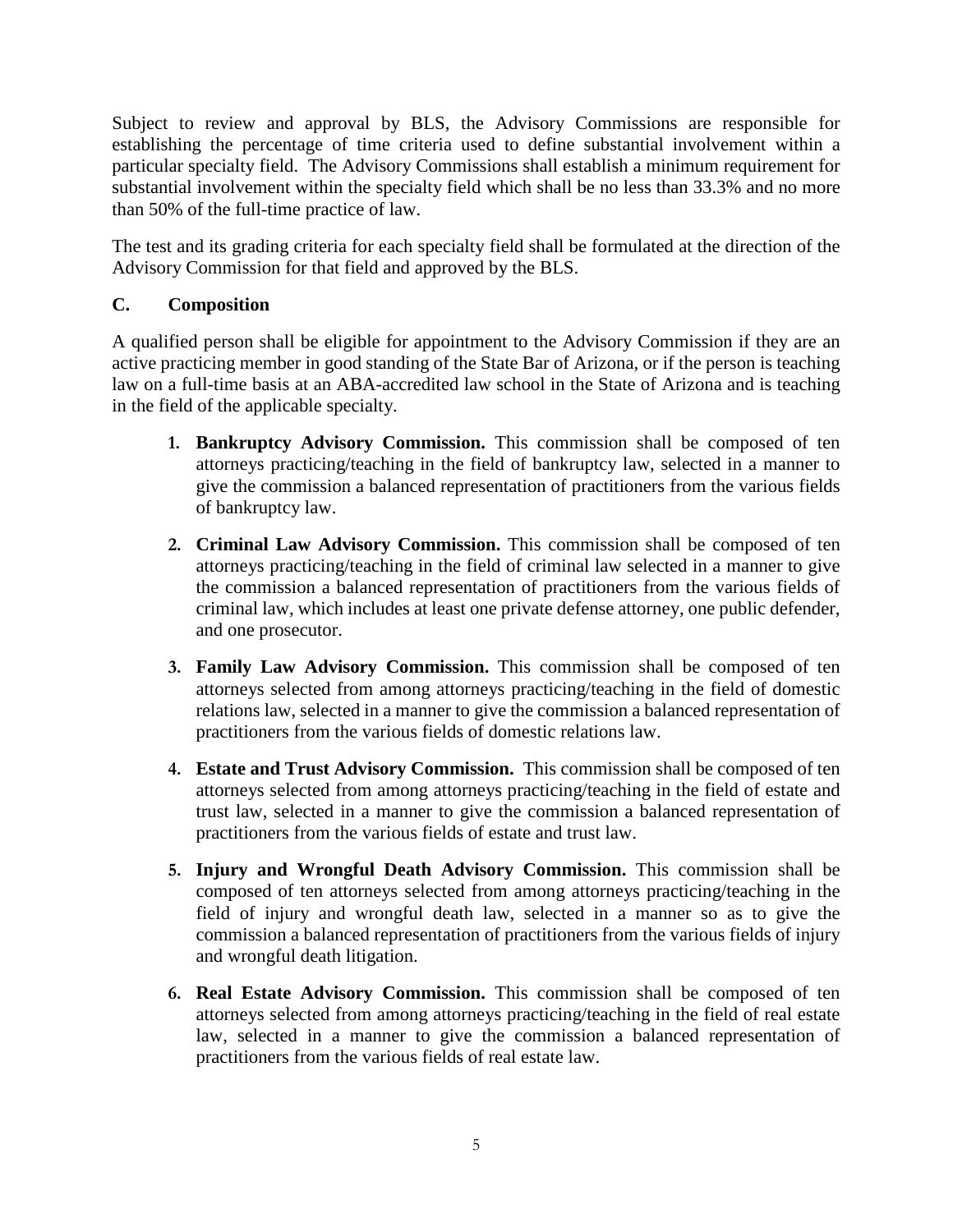- **7. Taxation Advisory Commission.** This commission shall be composed of ten attorneys selected from among attorneys practicing/teaching in the field of tax law, selected in a manner to give the commission a balanced representation of practitioners from the various fields of tax law.
- **8. Workers' Compensation Advisory Commission.** This commission shall be composed of ten attorneys selected from among attorneys practicing/teaching in the field of Workers' Compensation law, selected in a manner to give the commission a balanced representation of practitioners from the various fields of workers' compensation law, which shall include at least one Industrial Commission Administrative Law Judge who is a member of the State Bar.
- **9. Officers.** For each Advisory Commission, the President of the Board of Governors shall appoint a Chair and Vice Chair to serve two-year terms. The immediate past Chair will be an ex-officio member of the Advisory Commissions with full voting privileges.

# **Section V. Requirements for Certification**

To qualify for certification in a designated specialty field, an applicant must demonstrate that they meet the requirements for specialization prior to the date the application was submitted and that they meet the following minimum standards. Each Advisory Commission may recommend, and the BLS may establish, additional or higher standards premised on objective criteria.

**A.** Applicant shall have been admitted to the practice of law for a minimum of 5 years.

**B.** Applicant must have practiced law within the State of Arizona for a minimum of 2 years immediately preceding the application.

**C.** Applicant must be an active member in good standing of the State Bar of Arizona.

**D.** Applicant shall have been engaged in legal service as defined in Section I at least to the equivalent of 50% of a full-time practice.

**E.** Applicant must make a satisfactory showing of substantial involvement in the specialty field during four of the five years immediately preceding the application. Substantial involvement as used in this program shall be defined by the BLS as to each particular field of law based on a consideration of the nature and extent of practice in the particular field of law. It is intended to be a measurement of the actual experience and competence within the particular specialty field. Substantial involvement may be measured by several standards, such as the percentage of time devoted to work in the specialty area, the number or type of matters handled within a certain period of time, teaching the law of a specialty field, or any combination of these or other appropriate factors.

**F.** Applicant must demonstrate honesty, integrity, and professionalism as defined by the Lawyer's Creed of Professionalism of the State Bar of Arizona, and a high degree of competence in the practice of the particular field of law. The required degree of competence is substantially higher than that possessed by a general practitioner who regularly handles a matter in that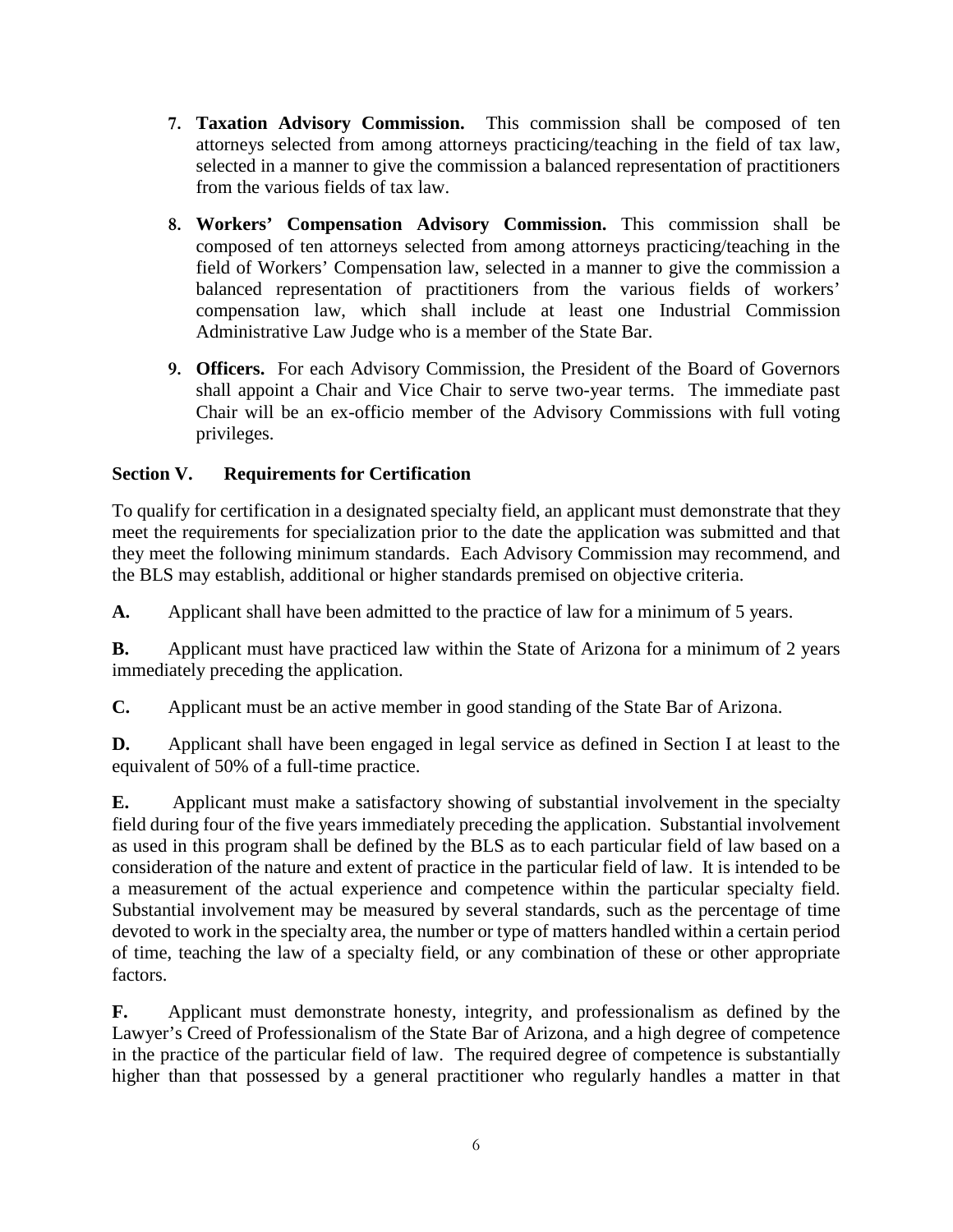particular field of law. For purposes of this rule, a "high degree of competence" shall meet the following standards:

- **1.** The applicant demonstrates a substantially complete knowledge of substantive law and rules of practice, procedure, evidence, and ethics pertaining to that particular field of law;
- **2.** The applicant demonstrates a high degree of skill, thoroughness, preparation, effectiveness, professionalism, and judgment in that particular field of law;
- **3.** The applicant satisfactorily completes a written examination in the topics specified in paragraphs (1) and (2) above; and
- **4.** The applicant possesses a substantially complete knowledge of and can demonstrate a high degree of skill in the use of alternative dispute resolution as it applies in the field.
- **5.** Legal competence is measured by the extent to which an attorney (1) is specifically knowledgeable about the fields of law in which they practice, (2) performs the techniques of such practice with skill, (3) manages such practice efficiently, (4) identifies issues beyond their competence relevant to the matter undertaken, bringing these to the client's attention, and (5) properly prepares and carries through the matter undertaken.

**G.** Applicant must pay all application, investigation, and testing fees as specified in the Standards.

# **Section VI. Procedure for Initial Certification and Recertification**

**A. Applications.** Applications shall be submitted on forms provided by the BLS. The content of the applications shall conform to the standards established for certification of lawyers in each of the specialty fields. Applications are to be submitted to the State Bar office of the BLS by August 1st of each year and must be accompanied by the application fee. The fee will be set by the BLS.

For purposes of determining when an application or supplemental information is timely, the application or supplemental information shall be deemed submitted when received at the offices of the BLS.

**B.** Withdrawal of Applications. If an application is withdrawn, 50 percent of the application fee shall be refunded. Written notice of withdrawal shall be required before any refund is extended to any applicant, and the notice of withdrawal must be submitted no later than 30 days after the date of the filing of the application. An applicant shall not be entitled to a refund if they fail to timely withdraw the application for certification.

**C. Expiration of Applications.** Applications not completed, including examination, within two years of the filing date will expire, unless the application is pending recommendation by an Advisory Commission or decision by the BLS or Board of Governors. An application can be denied at any time within the two-year application period for failure to successfully meet the requirements.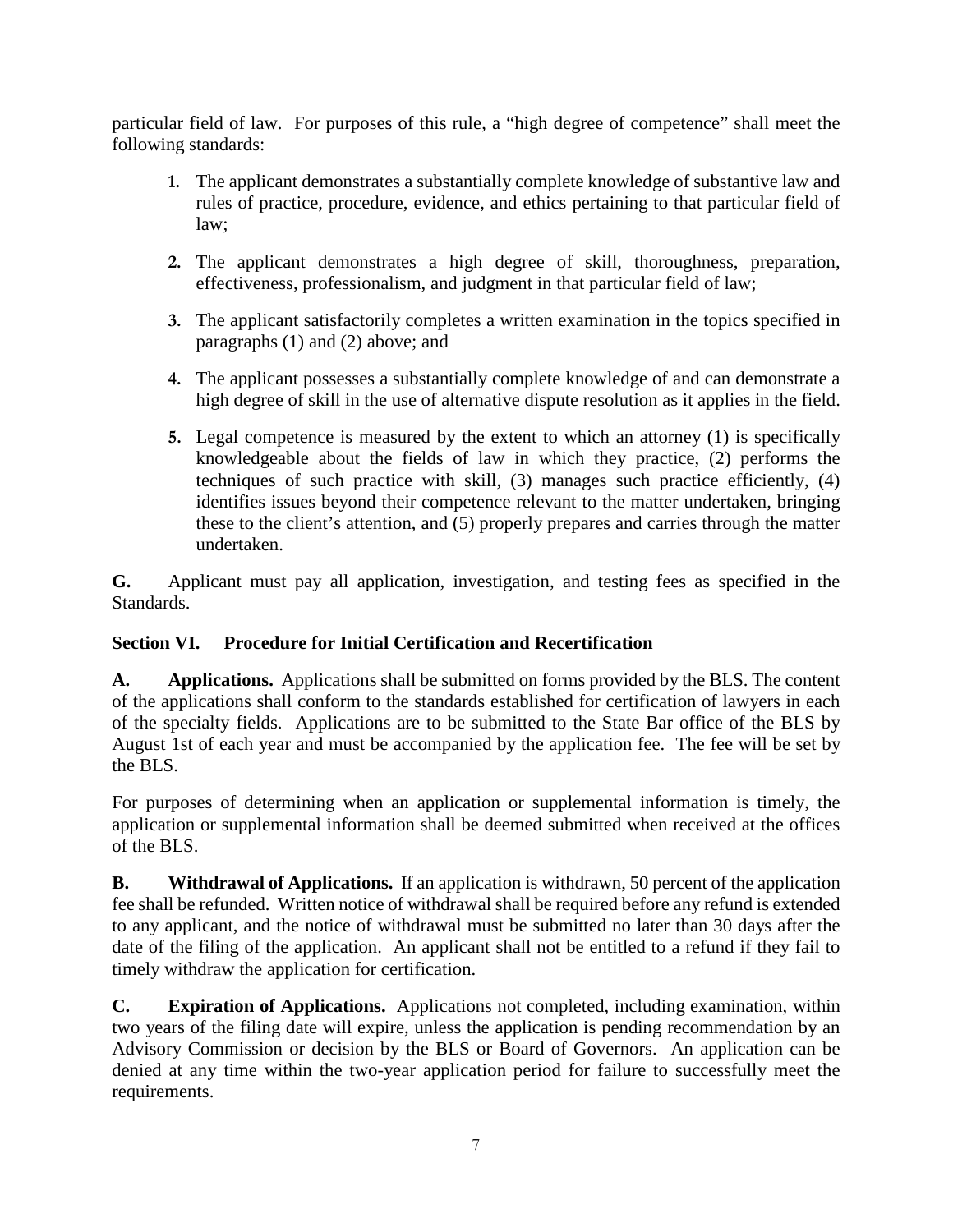**D. Late Applications.** Applications received after the August 1st deadline but before October 1st must be accompanied by a \$75.00 late fee. Applications received after October 1st will not be accepted for that application cycle.

# **E. Confidentiality**

- **1. Applications.** The contents of the application and statements of references shall be confidential and privileged from disclosure, except to the applicant upon request. To preserve the integrity of the peer review process, applicant shall not share any statements of references or disclose information contained therein, including the identity of the references, to anyone other than applicant's attorney representing the applicant with respect to their certification or recertification.
- **2. Investigations.** Records of investigations, hearings, evidence, and written findings and recommendations shall be confidential and privileged from disclosure to the extent they contain confidential personal information or information confidential under the attorney-client privilege or other rules or law; however, such records shall be provided to the applicant upon request to the extent necessary to permit the applicant to appeal from an adverse decision with respect to his or her application for certification or recertification.
- **3. Scope.** The provisions on confidentiality and nondisclosure contained in this section shall also extend to hearings by the Advisory Commissions and hearings and other proceedings before the BLS or its designees. Discussion of confidential information during any public meeting of the BLS shall take place in an executive session, pursuant to the State Bar of Arizona Public Meetings Policy.
- **4. Immunity from Civil Suit.** Pursuant to Ethical Rule 7.4(b), no civil action predicated on information communicated to the BLS or its Advisory Commissions relating to applicant's qualifications for specialization certification may be instituted or maintained against any evaluator, staff, or witness who communicates with the BLS or its Advisory Commissions. Members of the BLS, its Advisory Commissions, and others involved in the specialization certification process shall be immune from suit for any conduct in the course of their official duties.

**F. Initial Review.** Applications shall be examined promptly upon receipt by the BLS staff to determine whether the application is complete. The applicant shall be notified and given 30 days to supplement any missing information.

**G. Review by Advisory Commission.** A completed application shall be referred to the appropriate Advisory Commission for investigation, review, and recommendation to the BLS. To ascertain eligibility for certification, the Advisory Commission may independently review any public record, including records of the State Bar of Arizona Lawyer Regulation Office that are public. An applicant may also be required to submit information in addition to that called for on the application form, including the following:

**1.** Specific information indicating the percentage of time devoted by the applicant to the practice of law in the particular specialty area;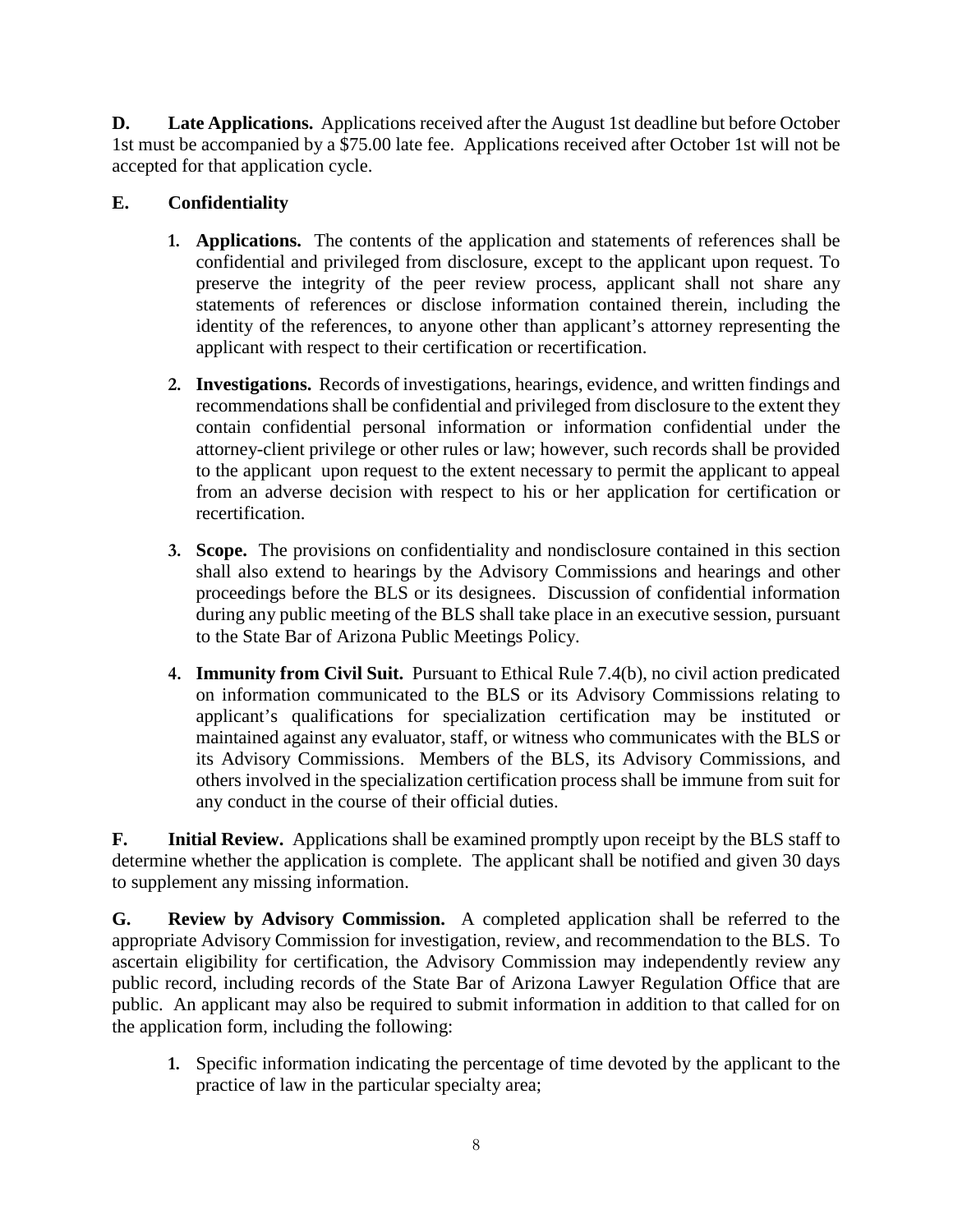- **2.** The nature, number, and dates of specific matters handled, and the nature of the applicant's participation;
- **3.** The nature, number of, and examples of documents filed or prepared for use in particular matters;
- **4.** Specific information concerning any form of disciplinary sanction imposed under Rule 60, Ariz. R. Sup. Ct.
- **5.** Such other non-privileged information relating to applicant's law practice as the Advisory Commission or BLS may require.

If the BLS or Advisory Commission determines that the applicant has not provided sufficient information to make a determination, the applicant shall be given written notice of the additional or supplemental information required. The notice shall specifically identify the scope and nature of the information required. The notice shall advise the applicant that they have 30 days from the date the notice was mailed to supplement the application, unless the supplemental information must be forwarded to the BLS or Advisory Commission directly by a third party, in which case the applicant shall be advised that they have 60 days to ensure that such information is delivered to the Specialization Administrator. If the supplemental information is not received by the Specialization Administrator within the prescribed time, the Advisory Commission will make its decision based on the information in the file.

**H. Investigation Fee.** If adverse allegations require further investigation by the BLS or Advisory Commission, the applicant shall be assessed a reasonable investigation fee.

#### **I. Peer Review**

- **1.** With each application, the applicant will submit the names of at least five Arizona attorneys, other professionals\* who practice in the field, and/or judges before whom the applicant has appeared, who are familiar with the applicant's practice, not including current partners or associates. (\*Other professionals may only be included in the list of references where approval has been authorized in the Standards for Certification in the applicable specialty field.) The Advisory Commission will select at least five additional Arizona lawyers, judges, or qualified professionals as references from cases/matters/projects submitted by the applicant. The references will be requested to provide written comments concerning the applicant not limited to such specific topics as knowledge, skill, thoroughness, preparation, effectiveness, and judgment. References who provide negative and/or adverse comments concerning an applicant will be requested to provide the factual basis and any substantiating information for them.
- **2.** Names of applicants will be published in a State Bar publication, providing an opportunity for comment, at least 30 days before consideration of applications by the Advisory Commission. Reference names supplied by the applicant shall not include members of the BLS or Advisory Commission. The Advisory Commission may also consult other peer review sources. Documentation of all matters and comments considered by the Advisory Commission shall be contained in the applicant's file. All comments provided by these references and all peer review letters associated with the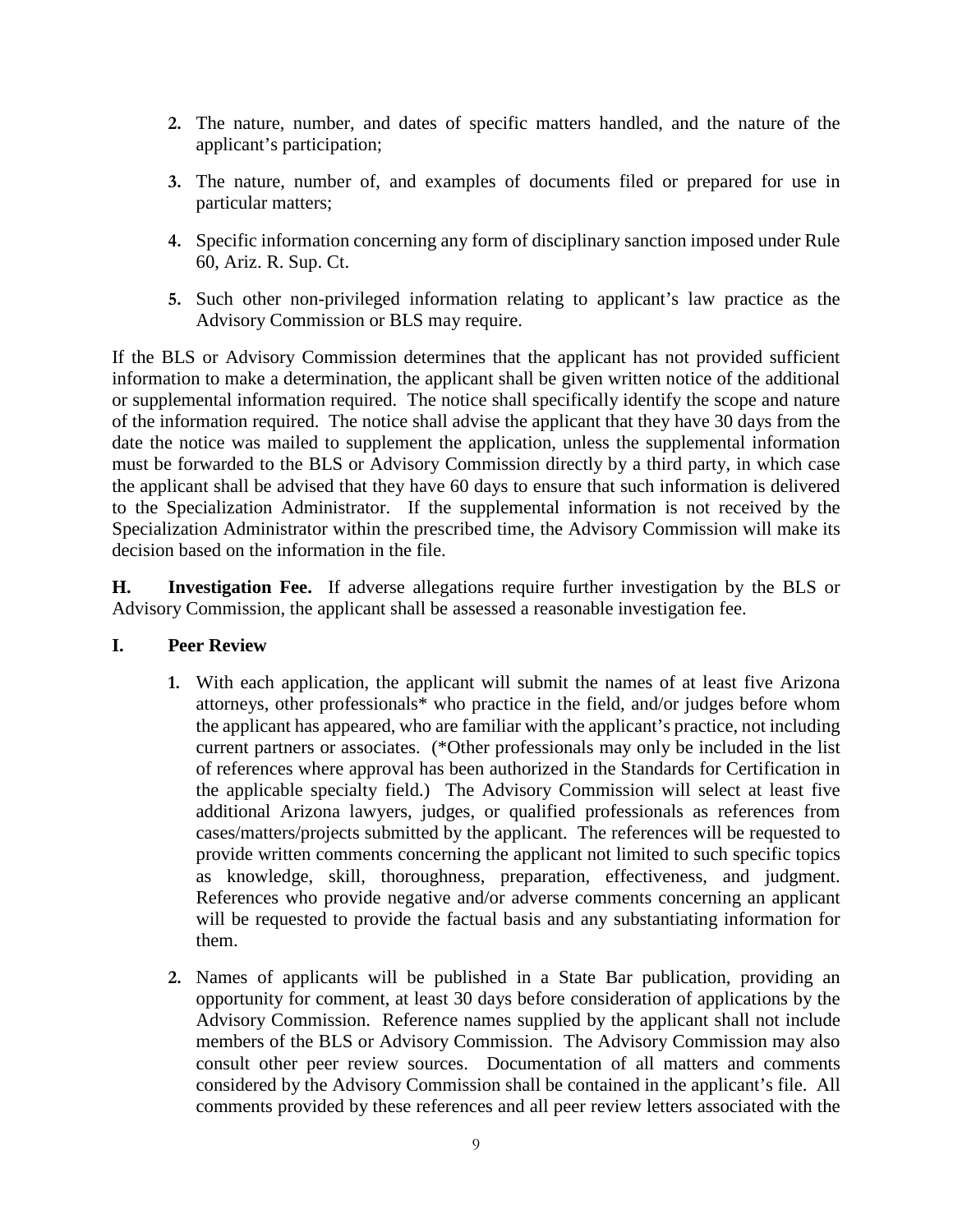application shall be subject to the confidentiality and disclosure provisions set forth in Section VI.E., above.

- **3.** Applicant may be asked to supplement the record with additional names for peer review if necessary.
- **4.** Advisory Commissions may investigate, research, substantiate, and corroborate any information provided in peer review letters which may help them make a recommendation. No anonymous peer review comments will be considered by the Advisory Commission or the BLS.

#### **J. Exams**

- **1.** The exam must be taken by initial applicants only.
- **2.** Applicant must pay all applicable exam fees.
- **3.** Written examinations will be given once each year at a date, time, and location determined by the relevant Advisory Commission.
- **4.** The results of the examination, including the examination itself and the applicant's answers, become part of the application file and shall be confidential and privileged from disclosure in accordance with this Rule.
- **5.** If the applicant does not pass the exam, an intent to deny notice will be mailed. The applicant may elect to retake the exam during the next cycle, may request to appear before the Advisory Commission to discuss the results of the exam, or may take no action.
	- **a.** If the applicant elects to retake the exam, they must supplement their original application with information regarding their continued substantial involvement in the specialty area. The Advisory Commission may elect to conduct additional peer review. This option is limited to one time only.
	- **b.** If the applicant requests to appear before the Advisory Commission, the applicant will be provided with a copy of the applicant's exam questions and answers. Model answers will not be provided.
	- **c.** If the applicant takes no action, the Advisory Commission will recommend denial to the BLS.
	- **d.** In all specialty areas where an outside exam is administered, the appeal process utilized by the testing agency will apply.

#### **K. Recommendation by Advisory Commission**

**1.** The Advisory Commission will review the complete record to determine whether the applicant has established by a preponderance of the evidence that the applicant meets the requirements for certification as stated in Section V. If the applicant has successfully met the burden, the Advisory Commission will recommend approval of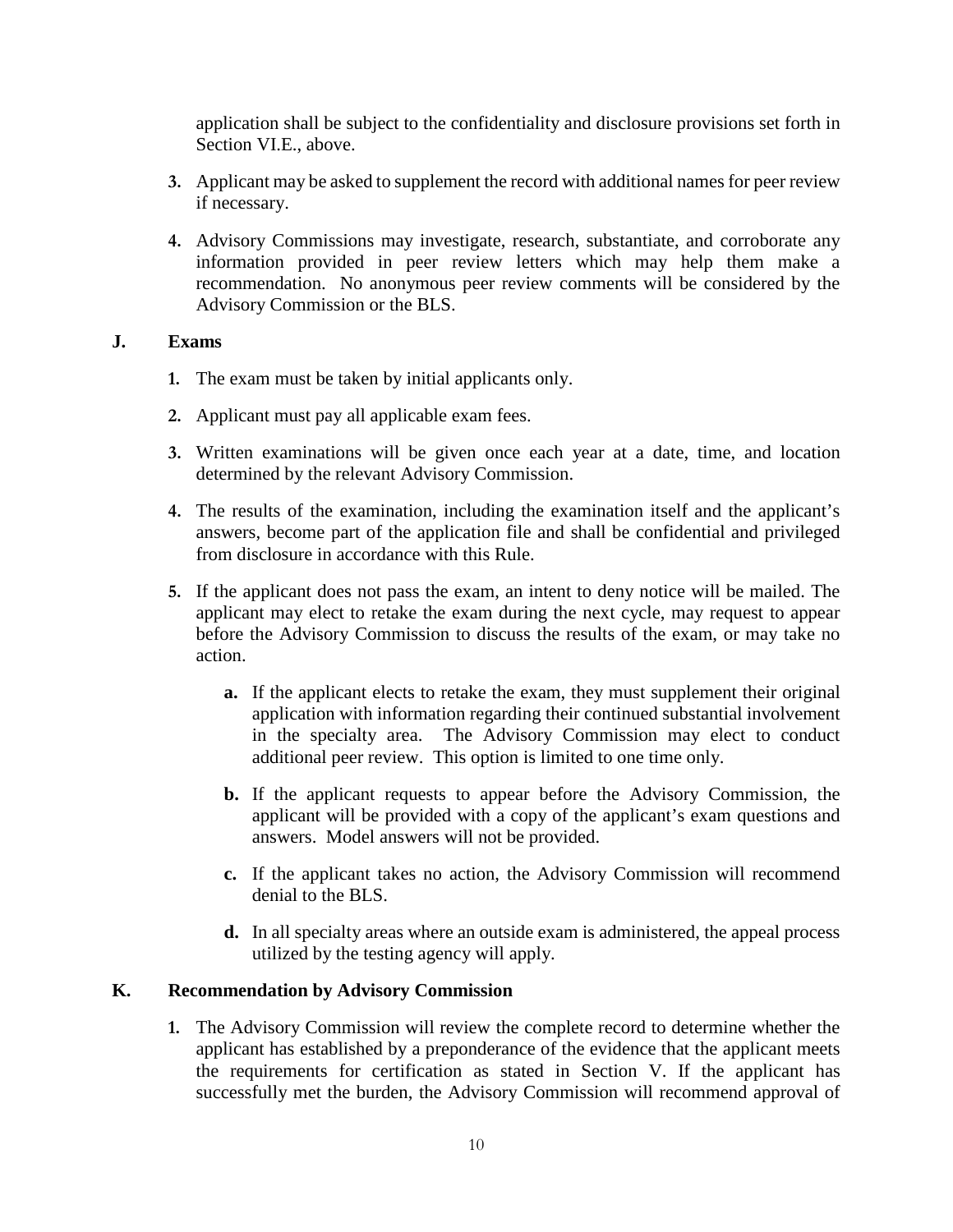the applicant to the BLS. If the applicant has not successfully met the burden, the Advisory Commission will issue an intent to deny.

- **2.** The Advisory Commission is responsible for creating a complete record, including all peer review contacts and documentation of the results of its investigation.
- **3.** The Advisory Commission will make a recommendation to the BLS, including findings of facts and conclusions.

#### **L. Intent to Deny**

- **1. Notice.** In the event an Advisory Commission decides to recommend that an application for certification be denied, it shall notify the applicant, in writing, of its recommendation. Subject to the confidentiality provisions in Section VI.E., above, the Notice of Intent to Deny shall set forth the reasons and the factual bases for the recommendation and advise the applicant that they are entitled to appear before the BLS.
- **2. Request to Appear Before BLS.** The applicant shall have 20 days after the date of receipt of the Notice of Intent to Deny to file with the Specialization Administrator a Request to Appear before the BLS. A Request to Appear may be filed even if the applicant does not wish to dispute the recommendation. If the applicant wishes to dispute the recommendation, the request must set forth their reasons for disputing the recommendation and may contain additional supporting documentation. The applicant must file an original of the Request to Appear and all supporting documentation with the Specialization Administrator at the offices of the State Bar of Arizona. A Request to Appear is a prerequisite to appearing for oral argument before the BLS. Upon receipt of a Request to Appear, the BLS shall issue a Notice of Appearance as soon as practicable. The Notice of Appearance shall set forth the date and time when the applicant may appear before the BLS in accordance with section VI.N., below.
- **3. Dispute of Advisory Commission's Recommendation.** In those cases where an applicant appears before the BLS to dispute the Advisory Commission's Intent to Deny, the BLS shall consider the Advisory Commission's recommendation based on the applicant's presentation, the applicant's supplemental supporting documentation, if any, and further investigation, if any. The BLS may then approve the application, deny the application, or remand the application to the Advisory Commission.
- **4. Consent.** Failure of the applicant to file a Request to Appear shall constitute consent to the Advisory Commission recommendation. In such event, the Advisory Commission shall forward the file and its recommendation to the BLS.
- **5. Decision.** The BLS shall conduct an independent review of the record to determine if the documentation in the file substantiates the recommendation and, thereafter, notify the applicant of its decision to grant or deny certification. Any Notice of Denial shall contain the reasons for denial.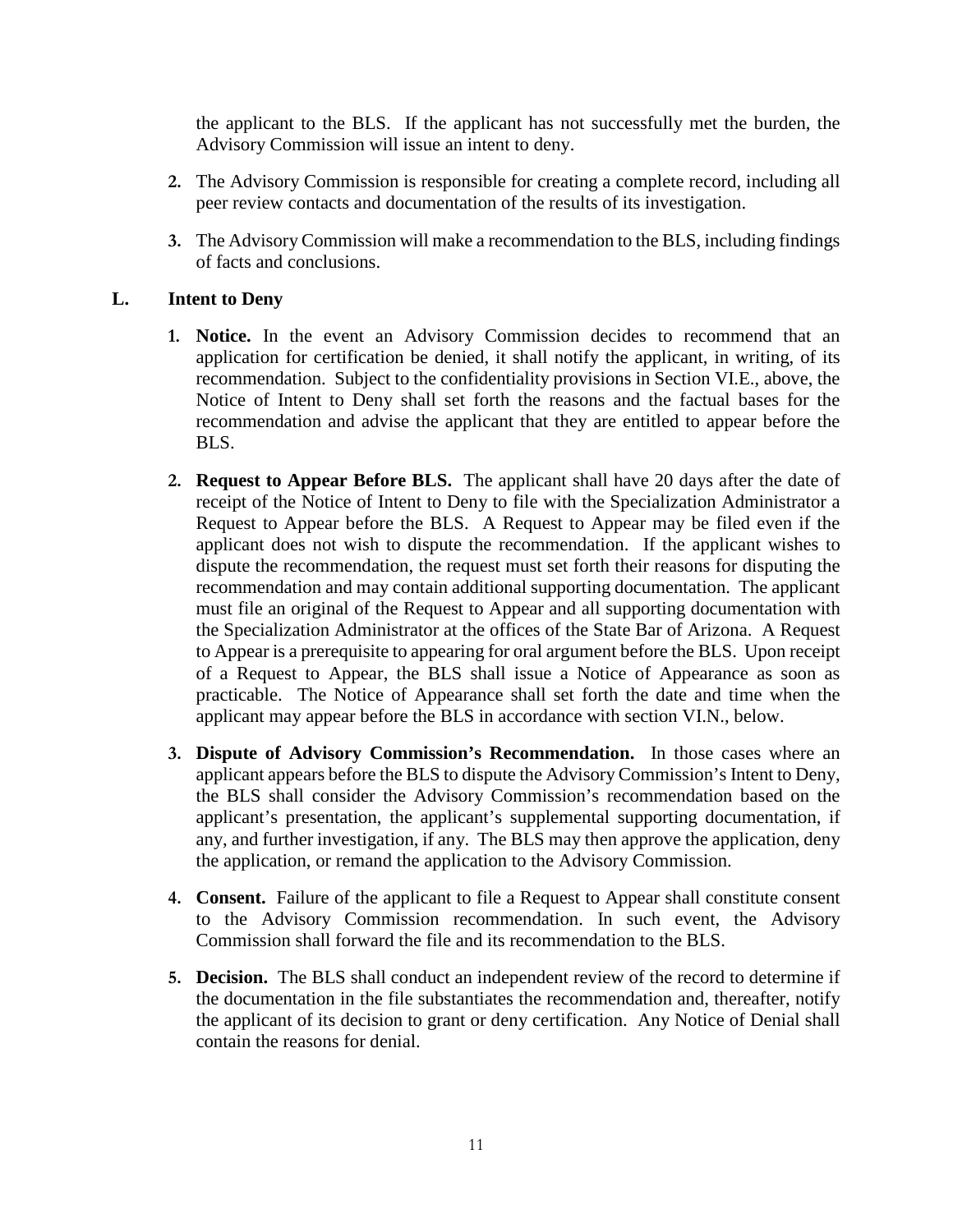# **M. Review by BLS**

- **1.** If the Advisory Commission recommends approval, the BLS will review the recommendation from the Advisory Commission and approve the application, deny the application, or remand the application to the Advisory Commission.
- **2.** If the Advisory Commission recommends denial, the BLS will proceed in accordance with section VI.L., above.
- **3.** The BLS shall notify the applicant in writing of its decision to grant, remand, or deny an application. The Notice of Denial shall contain the reasons for denial.
- **4.** If the file is remanded, the Advisory Commission has 60 days to conduct additional investigation or document the file.
- **5.** If the BLS denies the application, the applicant shall have 30 days from the date of Notice of Denial to file a Request for Reconsideration with the Specialization Administrator. In the Request for Reconsideration, the applicant shall state all reasons why the applicant should be certified (but shall not include any new supporting documentation not considered by the Advisory Commission). The applicant must file an original of the Request for Reconsideration with the Specialization Administrator at the offices of the State Bar of Arizona within 30 days of the Notice of Denial. If a timely Request for Reconsideration is not received, the decision of the BLS is final.
- **6.** Upon receipt of a Request for Reconsideration, the BLS shall issue a Notice of Oral Argument stating the date and time of argument at least 30 days in advance thereof. Any new evidence submitted will not be considered.

## **N. BLS Oral Argument**

- **1.** At the time of oral argument, the Advisory Commission representative will have approximately five minutes to summarize the record. The applicant shall have a maximum of 30 minutes to make a presentation to the BLS.
- **2.** As soon as practicable after oral argument, the BLS shall notify the applicant in writing of its decision, including the reasons for the decision to grant, deny, or remand the application.
- **3.** If the BLS upholds its decision to deny the application, the decision is final, and the applicant may seek discretionary review pursuant to Arizona Supreme Court Rule  $44(f)$ .

## **O. Discretionary Review by the Arizona Supreme Court**

Pursuant to Rule 44(f), Ariz. R. Sup. Ct., an attorney aggrieved by a decision of the BLS may file a verified petition for review with the Arizona Supreme Court within 20 days after the decision becomes final. The attorney must succinctly state the facts that form the basis of the petition and the attorney's reasons for seeking review. The attorney must promptly serve the BLS with a copy of the petition. The BLS will have 30 days after service to file a response and to transmit the attorney's file to the Arizona Supreme Court. The Court will then decide whether to grant review.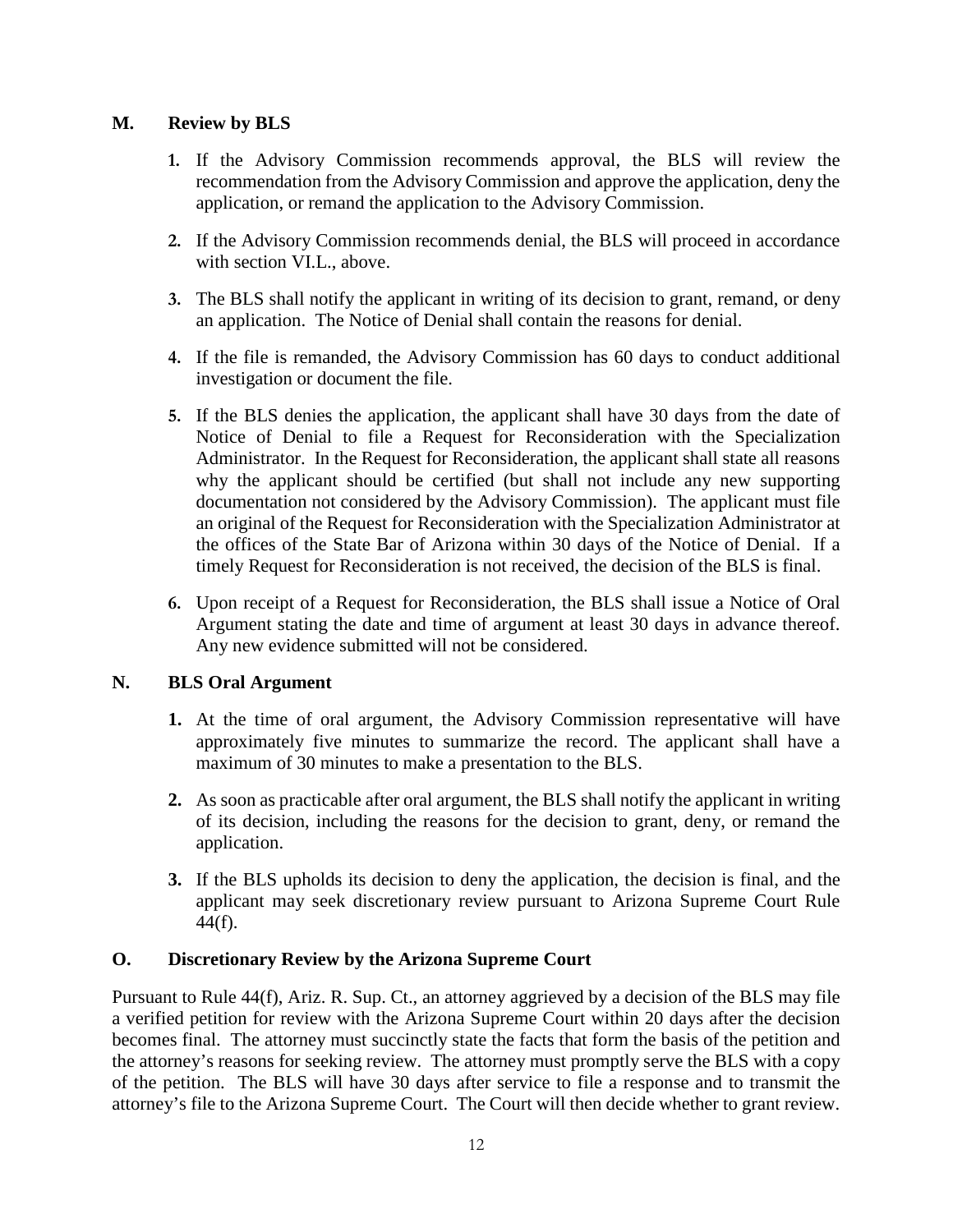Any document filed with the Court under Rule 44(f) will be considered open to the public pursuant to Rule 123, Ariz. R. Sup. Ct. The attorney or the BLS may request that the Court seal a portion of the materials submitted for review.

# **Section VII. Recertification**

Recertification is required every five years. The application process as set forth in Section VI applies to recertification with the exception of Section VI.J (Exams). An application for recertification must be submitted prior to the expiration of the current certificate. Each Advisory Commission may recommend, and the BLS may establish, additional requirements, but each applicant for recertification shall meet the following minimum standards:

**A.** Applicant shall make a satisfactory showing of continued substantial involvement in the particular field of law during each of the 5 years preceding the application for recertification;

**B.** Applicant shall make a satisfactory showing of having completed the annual continuing legal education requirements in the particular field of law during each of the 5 years preceding the application for recertification; and

**C.** Applicant shall pay all required fees.

**D.** Where there has been no break in certification, an applicant for re-certification, or an applicant in the case of a revocation of certification, shall retain his or her status as a certified specialist until such time as a final determination of denial or revocation is made.

## **Section VIII. Annual Requirements**

## **A. Annual Fee and Penalty for Delinquency**

- **1.** Following the year of the specialists' initial certification, the annual fee shall be \$200.00 and shall be due on or before December 31st of each year.
- **2.** In the year of a specialist's initial certification, the fee shall be as follows:
	- **a.** If certified between January 1 and March 31, 100% of the annual fee;
	- **b.** If certified between April 1 and July 31, 75% of the annual fee;
	- **c.** If certified between August 1 and October 31, 50% of the annual fee;
	- **d.** If certified between November 1 and December 31, 25% of the annual fee.

The fee for the year of initial certification not paid within 60 days of the date of the letter advising the specialist of their certification shall be deemed delinquent and shall be handled as stated in Section VIII.A.3. hereof, except that Notice of Delinquency shall be sent to the specialist by regular mail within 30 days of the date when the fee was delinquent.

**3.** Annual fees not paid by February 1 of each year shall be delinquent. Notice of Delinquency shall be sent to the specialist by regular mail by March 1, if the annual fee is not paid by the time specified. The notice shall inform the specialist: (i) of the amount of the unpaid fee; (ii) that failure to pay the fee may result in revocation of the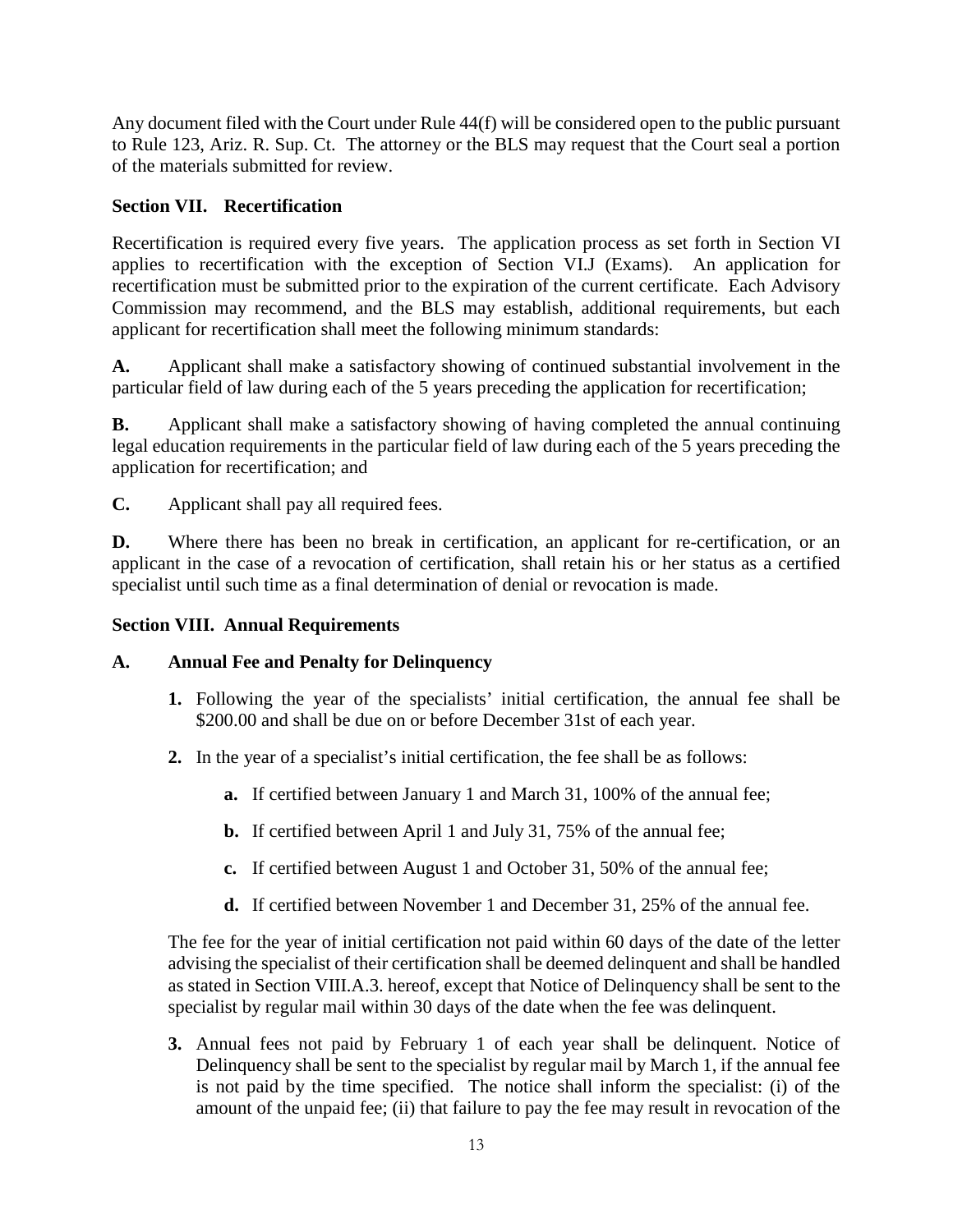certificate of specialization; (iii) that the specialist may resign from the specialization program in lieu of revocation; and (iv) that a late charge of \$25.00 has been assessed for such delinquency.

- **4.** Delinquency shall be cause for revocation of certification if not cured before a Notice of Intent to Revoke is issued as hereinafter provided in Section IX.
- **5.** The application fee for recertification shall be the same as the fee for certification as set forth above unless initial certification was revoked for noncompliance with these rules and regulations. In the case of an individual who has had his or her certification revoked pursuant to these rules and regulations, a recertification fee of \$300.00 shall be charged upon application.

### **B. Continuing Legal Education Requirements**

#### **1. Annual CLE**

- **a.** Each specialist must complete 15 or more hours per year at one or more CLE Activities that meet the standards stated in Section VIII.B.2. This includes a substantive requirement of 12 hours and a professional responsibility requirement of 3 hours.
	- **i.** Substantive Requirement: The 12-hour substantive requirement refers to CLE Activities in the specialist's area of specialization.
	- **ii.** Professional Responsibility Requirement: The 3-hour professional responsibility requirement refers to CLE Activities on topics of professional responsibility, as defined in Rule 45, Ariz. R. Sup. Ct. (MCLE Rule).
	- **iii.** Categories of CLE Activities: Within the overall 15-hour CLE requirement, 12 of which must be substantive and 3 of which must be professional responsibility, the following minimum and maximums apply:
		- **1)** At least 5 hours must be earned by attendance at Interactive CLE.
		- **2)** No more than 7.5 hours may be earned through a combination of teaching and/or writing CLE. Writing legal material must be in the area of specialization.
		- **3)** A maximum of 5 hours may be earned through Self-study.
- **b.** Carry Forward Hours: If a specialist has completed more than the required 12 hours in their area of specialization, up to 5 hours in that area of specialization may be carried forward to the next educational year. Additionally, up to 3 hours in professional responsibility may be carried forward to the next educational year. The annual CLE requirement must be met for each year a specialist is certified, including the year of certification.
- **c.** By September 15 of each year, each specialist must submit an affidavit prescribed by the BLS demonstrating compliance with the CLE requirements set forth above.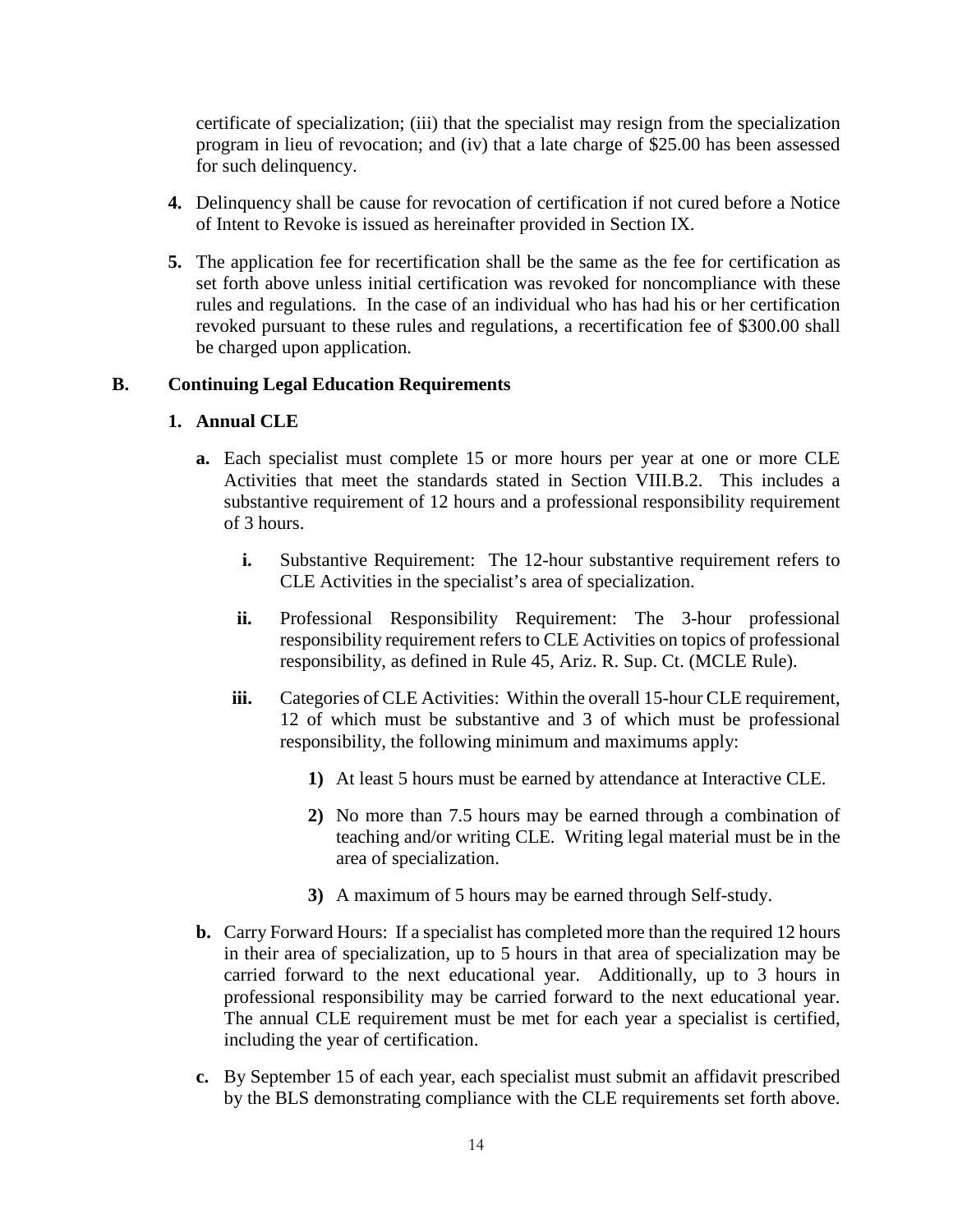The affidavit shall set forth the titles of the seminars attended or taught, articles written, sponsoring or publishing organization, and dates and location of the seminar or publication. All CLE Activities must meet the standards of Section VIII.B.2.

### **2. Standards**

CLE Activities that are claimed toward the annual requirement shall meet the following standards:

- **a. Significant Content.** The activities shall have significant intellectual and/or practical content and shall be directed toward development of the attendee's advanced skills in the area of specialization. The content of activities may include a broad or narrow range of subjects dealing with the particular specialty field.
- **b. Organized Program.** The activities shall be an organized program of learning, deal with matters directly related to the specialization field or professional responsibility, and follow the agenda defined by the written materials or exercises distributed as part of the activities. The level of instruction of CLE Activities in the area of the specialization field shall be directed toward the development of advanced skills in the area of specialization.
- **c. Instructors.** The instructors of CLE Activities shall have subject matter expertise in the field in which they are teaching. The instructors' qualifications and appropriate background information shall be set forth in the activity's brochure or written materials.
- **d. Written Material.** Scholarly written materials or exercises shall be distributed to the attendees at, or before, the time the activity is presented.
- **e. Records.** Course outlines, written materials, verification of attendance, and other evidence of a CLE Activity identifying the course, sponsor, and date and place of presentation and/or publication must be retained by the specialist for recertification and any MCLE audit.

#### **3. Calculation of Credit Hours**

- **a.** Calculation of credit hours shall be determined by dividing the total minutes of instruction by 60 and rounding to the nearest quarter hour. Breaks shall not be included as part of instructional time. For CLE Activities in the specialization field, if the activity contains other subject matter not directly related to the specialty, credit shall be allowed for the time spent in the specialty area.
- **b. Teaching Hours.** Credit may be earned for teaching at a CLE Activity or at an Arizona university or any Arizona community college, whether the teaching is computer-based, online or in a classroom, so long as the instruction meets the standards of Section VIII.B.2, except that the instruction may be at a basic level.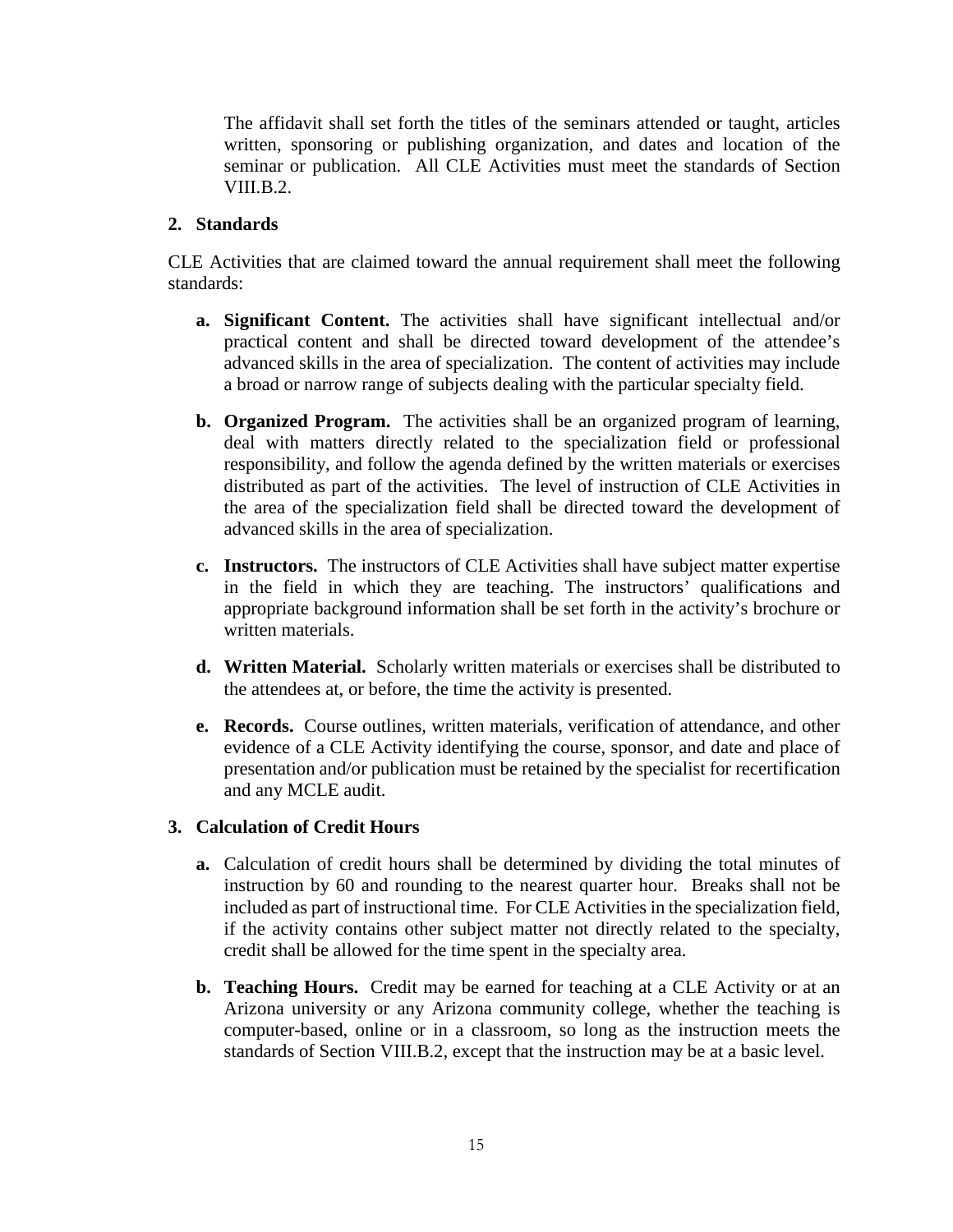**i.** Speakers whose presentations are accompanied by written materials prepared, augmented, or updated by the speaker may earn teaching credit, as follows:

For the original presentation:

First hour of presentation  $x$   $6 =$  total credit hours

Additional hours of presentation  $x^2$  = total credit hours

Repeat live presentation hours  $x_1$  = total credit hours

ii. Speakers, including college of trial advocacy educators, whose presentations are not accompanied by written materials prepared, augmented, or updated by the speaker may earn teaching credit as follows:

Each hour of presentation  $x 1 =$  total credit hours

- **iii.** Credit hours earned through a combination of teaching and/or writing CLE may be reported to satisfy a maximum of 7.5 credit hours each year.
- **c. Writing Hours.** Credit may be earned for writing legal material in the area of specialization not used in conjunction with a CLE Activity. Such material must address an attorney audience, be at least 3,000 words in length, and be published by a recognized third-party publisher of legal material or a sponsor.
	- **i.** For each 3,000 words of original material written, the author(s) may earn two credit hours. Multiple authors may share credit for material written.
	- **ii.** The first two credit hours may be basic in nature, but beyond that must be at an advanced level.
	- **iii.** Credit hours earned through a combination of teaching and/or writing CLE may be reported to satisfy a maximum of 7.5 credit hours each year.
- **d. Self-study.** Credit hours may be earned for participation in self-study activities. "Self-study" may include listening to or viewing course materials.
	- **i.** Specialists may claim up to 5 hours of CLE in their area of specialization via self-study formats. Self-study formats are CDs, DVDs, and non-interactive videos or webcasts, or non-interactive online programming. The self-study programs must meet the higher standards for specialists insofar as intellectual and/or practical content and be primarily focused on the area of specialization. Credit hours earned by self-study of course materials shall be equal to the hours of presentation of the seminar on which the materials are based, or the actual time spent in self-study, whichever is less.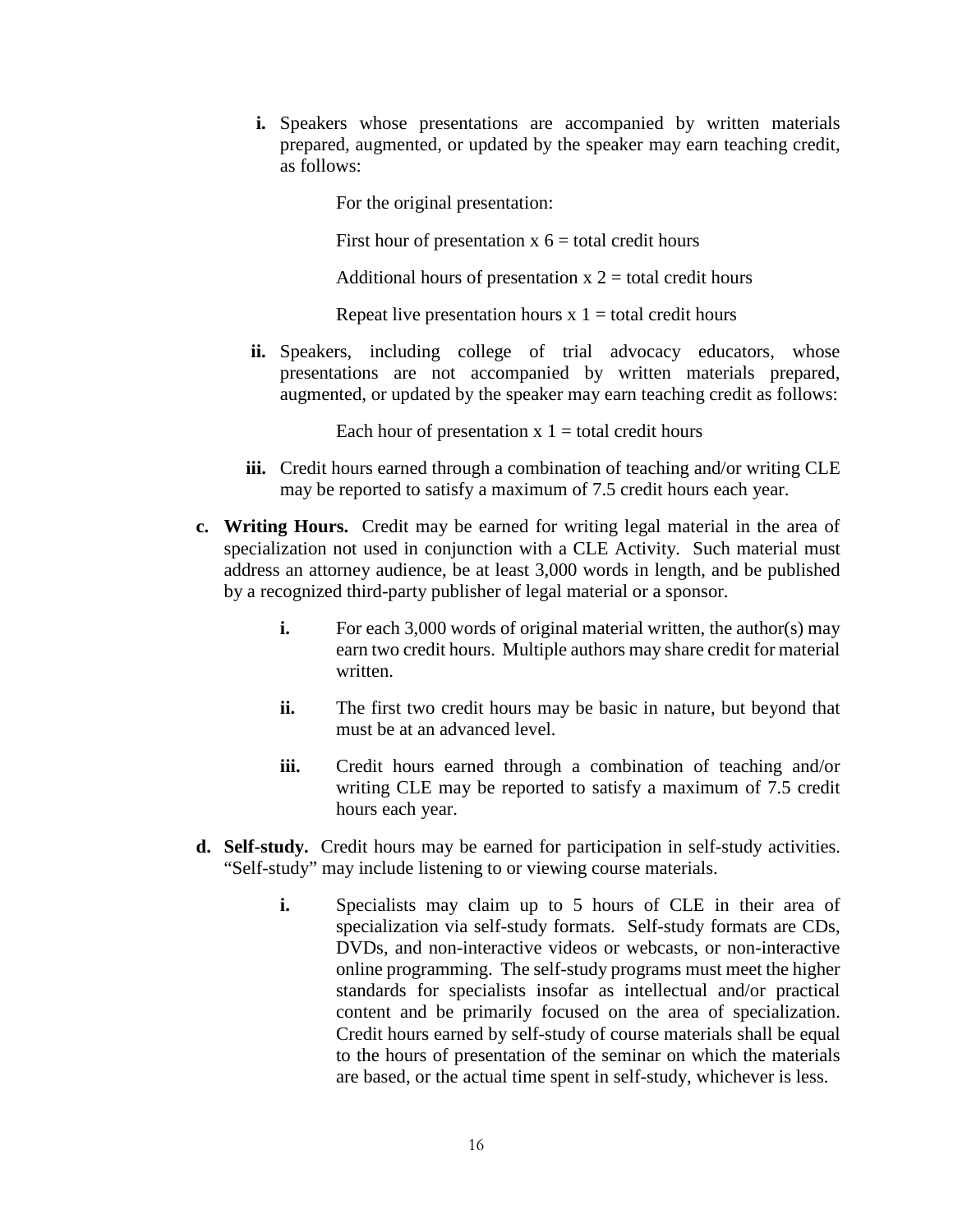- **ii.** A specialist may not receive credit for both attendance at a seminar and self-study of course materials from that seminar.
- **iii.** Credit hours earned through self-study may be reported to satisfy up to a maximum of 5 hours of CLE in their area of specialization.
- **iv.** Specialists may not receive substantive self-study credit for service as a non-compensated arbitrator.

#### **4. Delinquent Compliance**

Failure to obtain the required 15 hours of continuing legal education credit by the June 30 deadline will result in the following late fees:

- **a.** If CLE requirements are completed between July 1 and July 31, a delinquent compliance fee of \$33 is assessed.
- **b.** If CLE requirements are completed between August 1 and August 31, a delinquent compliance fee of \$67 is assessed.
- **c.** If CLE requirements are completed between September 1 and September 15, a delinquent compliance fee of \$133 is assessed.
- **d.** If CLE requirements are completed after September 15, a delinquent compliance fee of \$166 is assessed.

#### **5. Late Filing Fees**

Failure to file the Affidavit of Compliance when due under Section VIII.B.1.c. herein will result in the following late fees:

- **a.** Members who file their affidavits between September 16 and October 15 will be assessed a delinquent filing fee of \$133.
- **b.** Members who file their affidavits between October 16 and November 15 will be assessed a delinquent filing fee of \$166.
- **c.** Members who file their affidavits after November 16 will be assessed a delinquent filing fee of \$200.

Such fees shall be in addition to any fee for delinquent compliance as set forth above. Failure to file the affidavit of compliance by December 15 may result in revocation of certification and summary suspension pursuant to Rule 45, Ariz. R. Sup. Ct.

#### **6. Failure to Comply**

**a.** Any affidavit filed pursuant to Section VIII.B hereof that is, or appears to be, not in compliance shall be referred to the attention of the Advisory Commission or the BLS for a determination of compliance.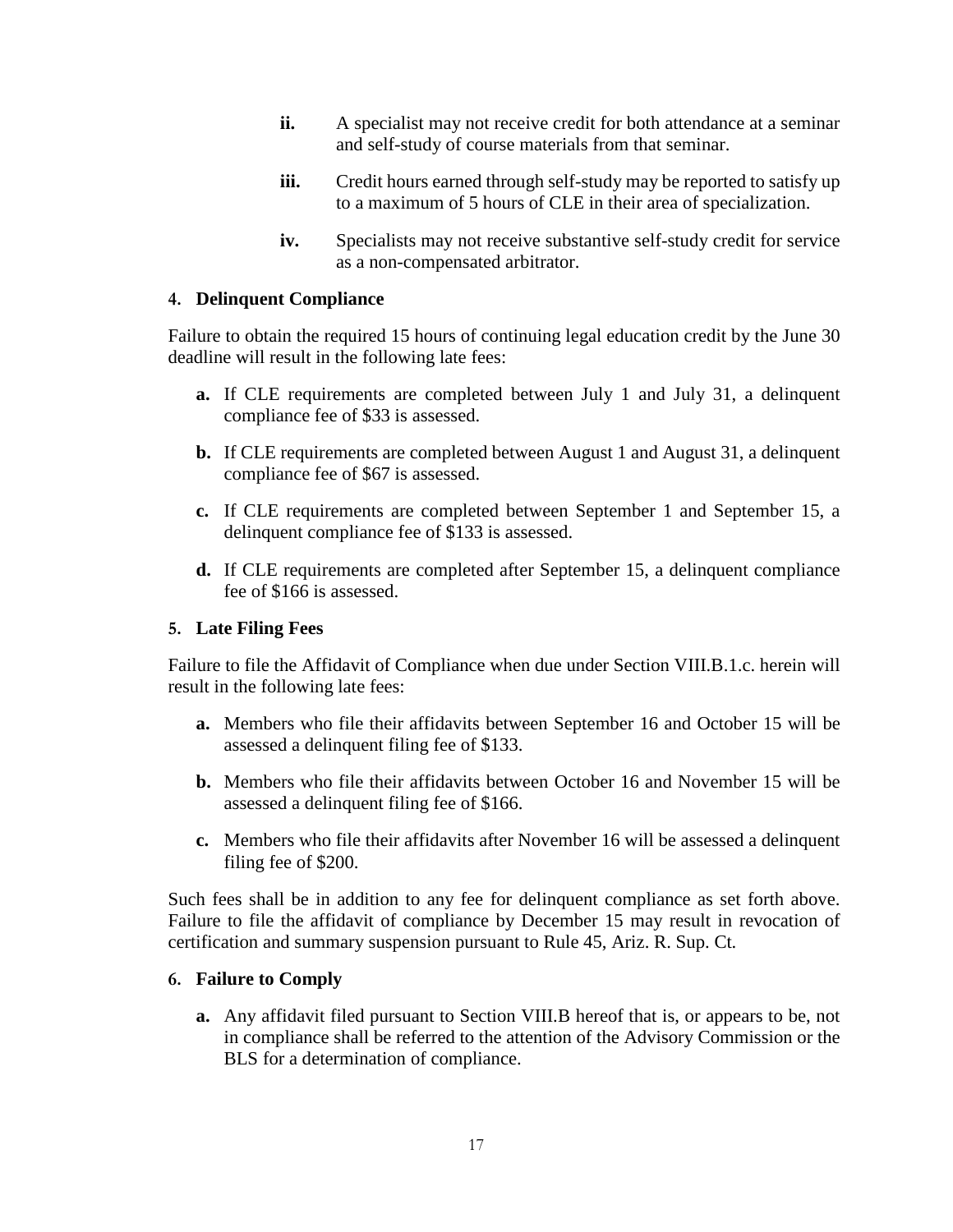**b.** The BLS may revoke a specialist's certification for failure to satisfy the annual CLE requirements.

# **Section IX. Revocation/Suspension of Certification**

**A. Procedure.** The certification of any lawyer may be revoked or suspended by the BLS if it is determined that: (1) the certificate was granted contrary to the rules and regulations of the BLS; (2) the certificate was granted to a lawyer who was not eligible to acquire a certificate or who made any false representation or misstatement of material fact to the BLS; (3) the certificate holder has failed to abide by all rules and regulations covering the program promulgated by the BLS, as amended from time to time, including any continuing legal education requirements necessary to maintain certified status; (4) the certificate holder has failed to pay any fee established by the BLS; (5) the certificate holder no longer meets the qualifications established by the BLS; or (6) the certificate holder has been disciplined pursuant to Rule 60, Ariz. R. Sup. Ct., by the Presiding Disciplinary Judge or the Supreme Court or any other state or federal court or agency.

The certificate holder has a duty to inform the BLS promptly of any act or circumstance described above. The BLS may refer any question of revocation or suspension to the appropriate Advisory Commission for investigation and recommendation.

**B.** Notice. The BLS shall give the certificate holder whose certificate is subject to revocation or suspension notice of its intent to revoke or suspend the holder's certificate and the reason(s) therefore at least 30 days prior to revocation or suspension. Such notification shall be sent by regular mail, addressed to the applicant at the address last furnished by the applicant to the State Bar of Arizona. The Notice shall describe that the certificate will be suspended or revoked if the certificate holder does not request a hearing and describe that procedure for requesting a hearing.

**C. Hearing.** A hearing on the revocation or suspension of certification status, if requested, shall be held within 60 days of the receipt of the Notice of Intent to Revoke or Suspend issued by the BLS. Hearings shall be conducted in the manner set forth above and in accordance with the State Bar of Arizona's Public Meetings Policy. At said hearing, the BLS may consider the specific reasons(s) set forth in the Notice of Intent to Revoke or Suspend, as well as any other disciplinary matters involving the certificate holder during their current term of certification.

**D. Discretionary Review by the Arizona Supreme Court.** Pursuant to Rule 44(f), Ariz. R. Sup. Ct., an attorney aggrieved by a decision of the BLS may file a verified petition for review with the Arizona Supreme Court within 20 days after the decision becomes final. The attorney must succinctly state the facts that form the basis of the petition and the attorney's reasons for seeking review. The attorney must promptly serve the BLS with a copy of the petition. The BLS will have 30 days after service to file a response and to transmit the attorney's file to the Arizona Supreme Court. The Court will then decide whether to grant review.

Any document filed with the Court under Rule 44(f) will be considered open to the public in accordance with the Rule 123, Ariz. R. Sup. Ct. The attorney or the BLS may request that the Court seal a portion of the materials submitted for review.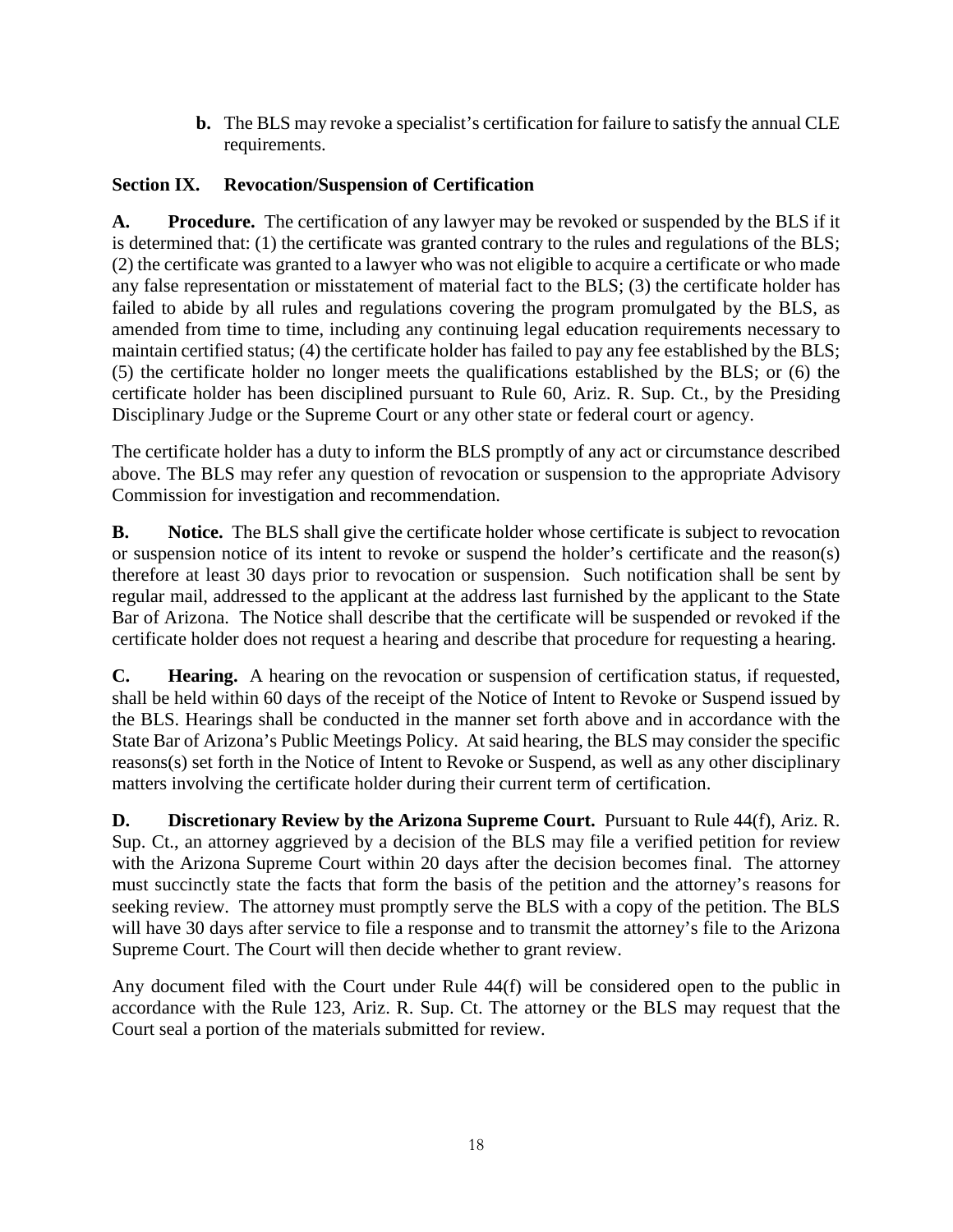### **Section X. Establishing New Area of Specialization**

Interested parties may petition the BLS to consider recommending a new area of specialization to the Board of Governors of the State Bar of Arizona by following the procedures below:

**A.** Attorneys seeking recognition of a new area of specialization by the BLS shall submit a written application to the BLS which shall include the following:

- **1.** Signatures of 20 attorneys recommending the proposed area of specialization.
- **2.** A statement as to whether the State Bar of Arizona has recognized a section for the proposed area of specialization and the number of members of that section for the previous 5 years.
- **3.** An estimate and the basis for such estimate as to the number of attorneys statewide who practice in the proposed area of specialization.
- **4.** A definition of the proposed area of specialization and demonstration that it is an established practice area. Documentation or information to support a proposed area as an established practice area may include:
	- **a.** Other states or accredited national organizations offering specialization in the area;
	- **b.** Listings as practice area in publications such as Martindale Hubbard, Best Lawyers in America, etc.;
	- **c.** Referral Service listings (Public Service Center or other services); and
	- **d.** CLE availability options in the proposed area.
- **5.** A statement that the contemplated definition of the proposed area of specialization is not in substantial conflict, nor substantially overlaps, with the definition of a current area of specialization, or if substantial conflict or overlap exists, a statement explaining why the proposed area of specialization should be recognized as a separate area of specialization.
- **6.** A statement explaining how recognition of the proposed area of specialization will benefit members of the public and how recognition of the proposed area of specialization will benefit lawyers who practice in the area.
- **7.** A listing of the continuing legal education courses that comply with Arizona MCLE requirements in the proposed area of specialization offered within the past 2 years.
- **8.** A draft of Standards for Certification for the proposed area of specialization.
- **9.** A draft of a subject matter outline covering the knowledge and skills that candidates would be expected to exemplify in the proposed area of specialization. Such outline would be the basis to develop the certification examination for the area of specialization if the area of specialization is approved by the Board of Governors.